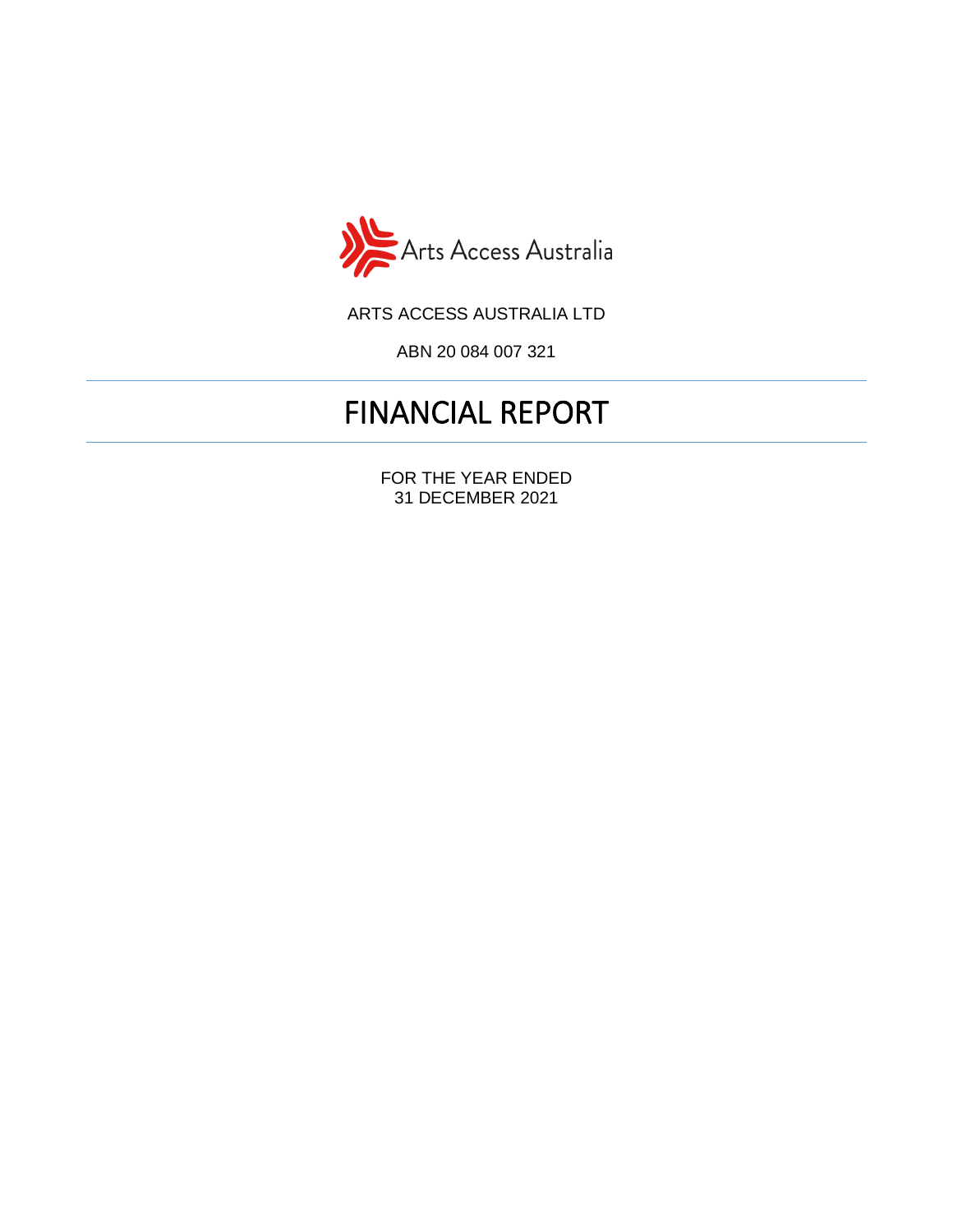# **CONTENTS**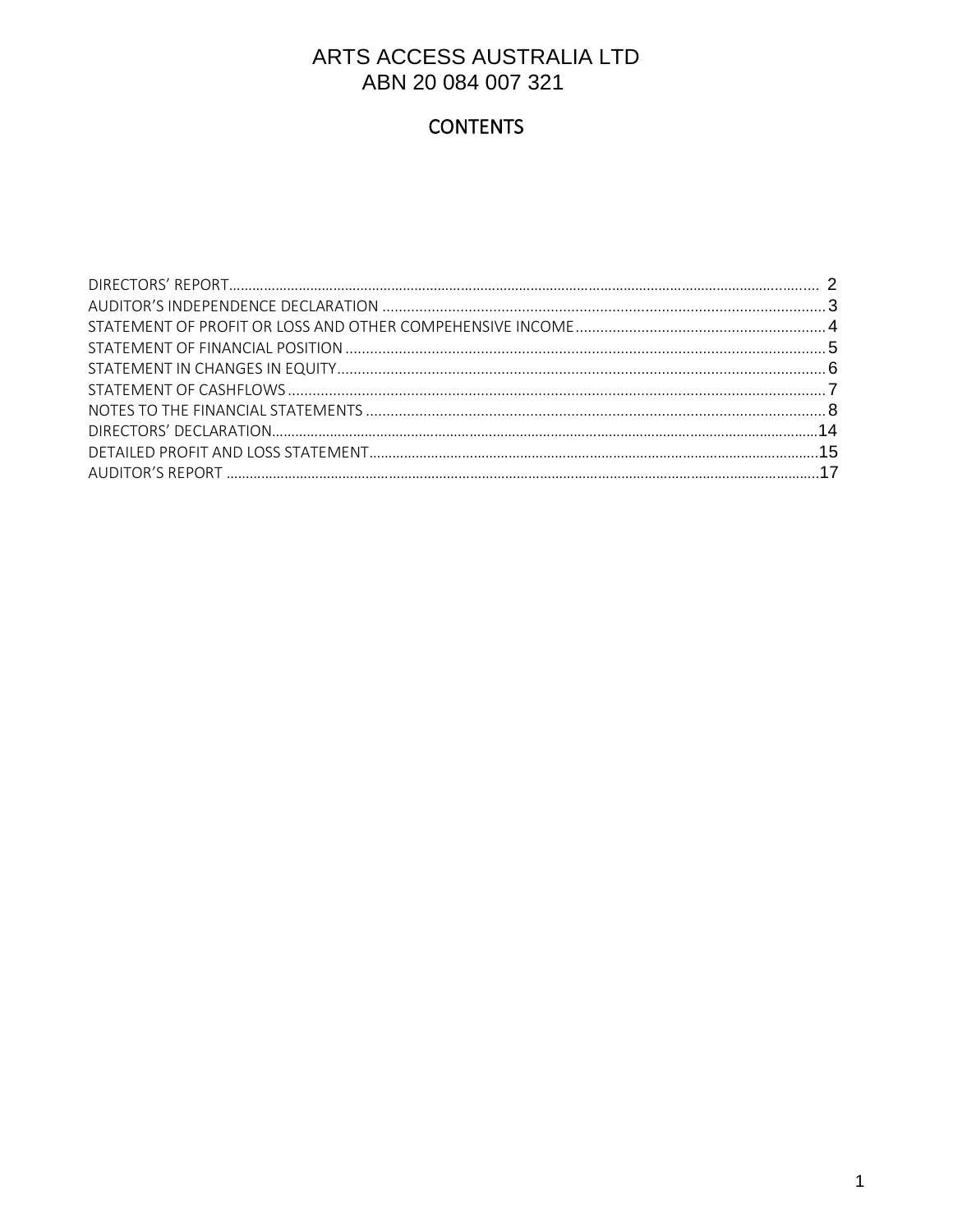### DIRECTORS' REPORT FOR THE YEAR ENDED 31 DECEMBER 2021

The Directors present their report on the Company for the year ended 31 December 2021.

#### **Information on Directors**

The following persons held office as Directors throughout the year and at the date of this report.

| <b>Director</b>                                                                                                                                                                          | Position                                                | Appointed                                                                                      | Ceased     |
|------------------------------------------------------------------------------------------------------------------------------------------------------------------------------------------|---------------------------------------------------------|------------------------------------------------------------------------------------------------|------------|
| Belinda Locke<br>Liz Martin<br>Peter Kearney<br>David Matthew Hall<br>Larissa MacFarlane<br>Satvinder Sekhon<br><b>Martin Sawtell</b><br>Leah Maund<br>Madeleine Little<br>Daniel Graham | Chair<br>Deputy Chair<br>Treasurer<br>Company Secretary | 31/07/2020<br>29/05/2020<br>31/07/2020<br>31/07/2020<br>24/07/2017<br>28/05/2021<br>28/05/2021 | 26/03/2021 |
|                                                                                                                                                                                          |                                                         |                                                                                                |            |

#### **Operating Result**

The operating profit of the Company was \$10,548 (2020 \$66,650)

#### **Significant Changes in the State of Affairs**

In early March 2020, the COVID-19 virus was declared a global pandemic, and it unfortunately continues to spread. Business continuity, including supply chains and consumer demand across a broad range of industries and countries, were severely impacted for months, as governments and their citizens took significant and unprecedented measures to mitigate the consequences of the pandemic. The Directors carefully monitored the situation and considered all options during the year.

These financial reports include receipts and costs associated with COVID-19, that are considered to be unusual, infrequent or both. Examples of such receipts and costs include the following:

- Jobkeeper Subsidy
- Modification of Meeting Place Event online

#### **Principal Activities**

The principal activities of the Company during the financial year were the advancement of national and international opportunities and access to the arts for people with disability as artists, art-workers, participants and audiences.

No significant changes in the nature of the Company's activity occurred during the financial year.

Signed in accordance with a resolution of the Board of Directors:

| Chairperson: |               |
|--------------|---------------|
|              | Belinda Locke |
| Treasurer:   |               |
|              | Peter Kearney |
|              |               |

Dated this…………26 May 2022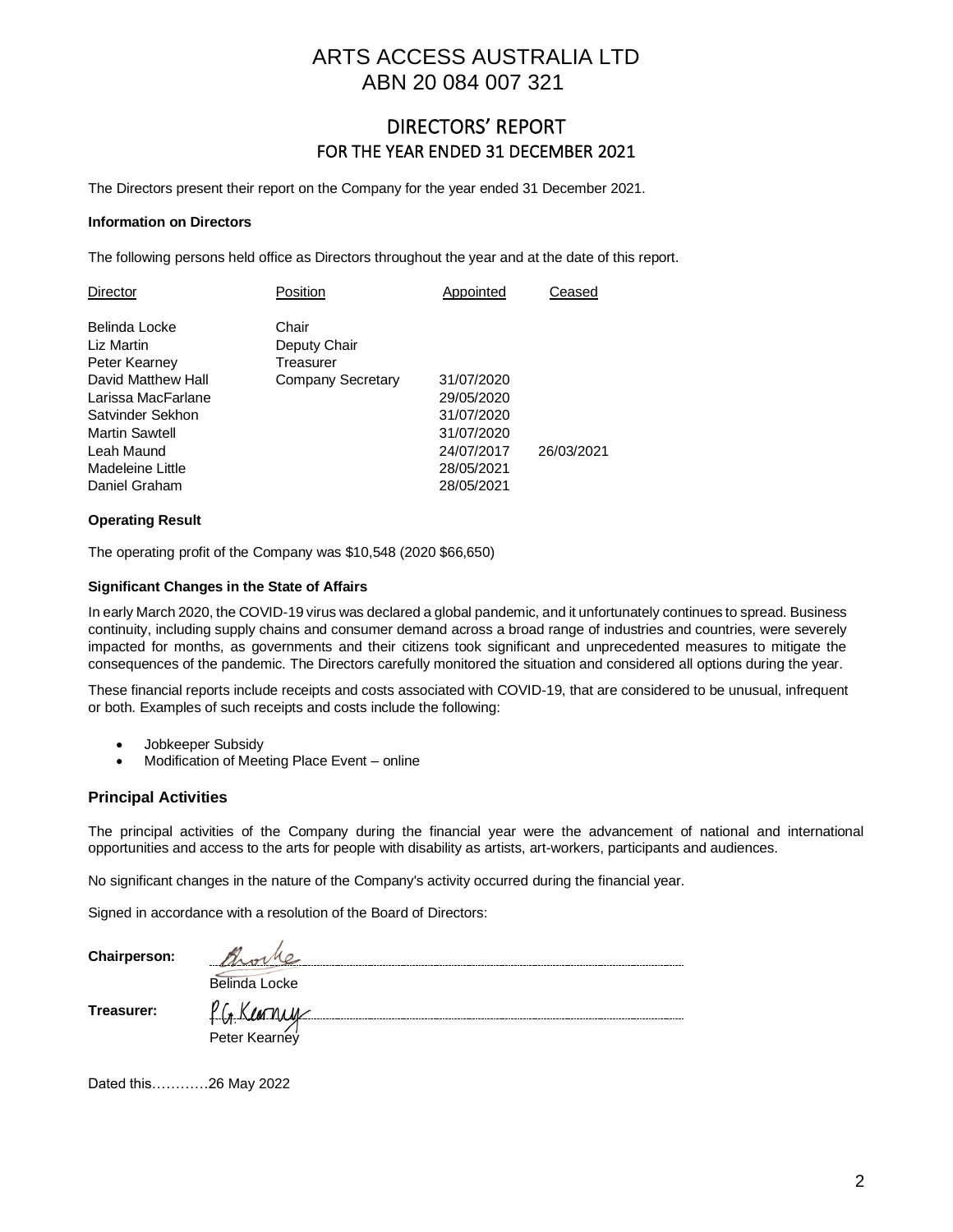

#### AUDITOR'S INDEPENDENCE DECLARATION UNDER SECTION 60.15 OF THE AUSTRALIAN CHARITIES AND NOT-FOR-PROFITS COMMISSION REGULATION 2013

#### TO THE DIRECTORS OF ARTS ACCESS AUSTRALIA

I declare that, to the best of my knowledge and belief, in relation to the audit for the financial year ended 31 December 2021 there have been:

- 1. No contraventions of the auditor independence requirements as set out in the Australian Charities and Not-for-profits Commission Act 2012 in relation to the audit; and
- 2. No contraventions of any applicable code of professional conduct in relation to the audit.

Dated this 26<sup>th</sup> day of May 2022

Brian Tucker Audit BRIAN TUCKER AUDIT BILLY-JOE THOMAS Chartered Accountants **Director** 

Brian Tucker Audit | 1300 284 330 | audit@briantuckeraudit.com.au | Registered Auditor Number 314299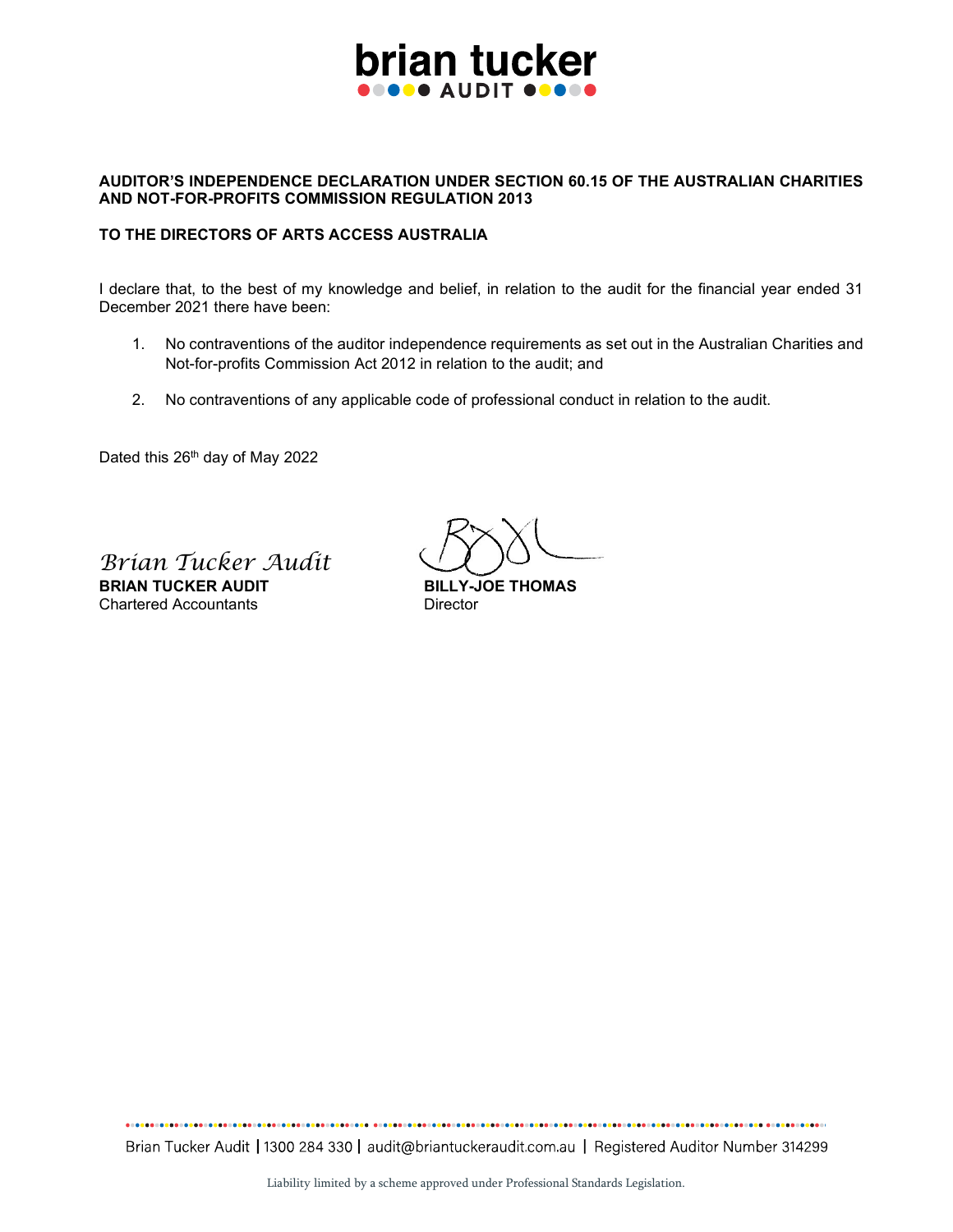### STATEMENT OF PROFIT OR LOSS AND OTHER COMPEHENSIVE INCOME FOR THE YEAR ENDED 31 DECEMBER 2021

|                                         | 2021       | 2020       |
|-----------------------------------------|------------|------------|
|                                         | \$         | \$         |
| Income                                  |            |            |
| Revenue                                 | 284,254    | 262,262    |
| Other Income                            | 6,095      | 81,838     |
| <b>Total Income</b>                     | 290,349    | 344,100    |
| <b>Expenses</b>                         |            |            |
| Accountancy expenses                    | (13,608)   | (11, 279)  |
| Advertising & marketing expenses        | (533)      | (159)      |
| Auditor's remuneration                  | (3,500)    | (3,750)    |
| Committee and governance                | (2,997)    | (3,714)    |
| Depreciation expenses                   |            | (8, 545)   |
| Employee expenses                       | (166, 138) | (199, 340) |
| Other expenses                          | (93,025)   | (50,663)   |
| <b>Total expenses</b>                   | (279, 801) | (277, 450) |
| Profit for the year                     | 10,548     | 66,650     |
| Total comprehensive profit for the year | 10,548     | 66,650     |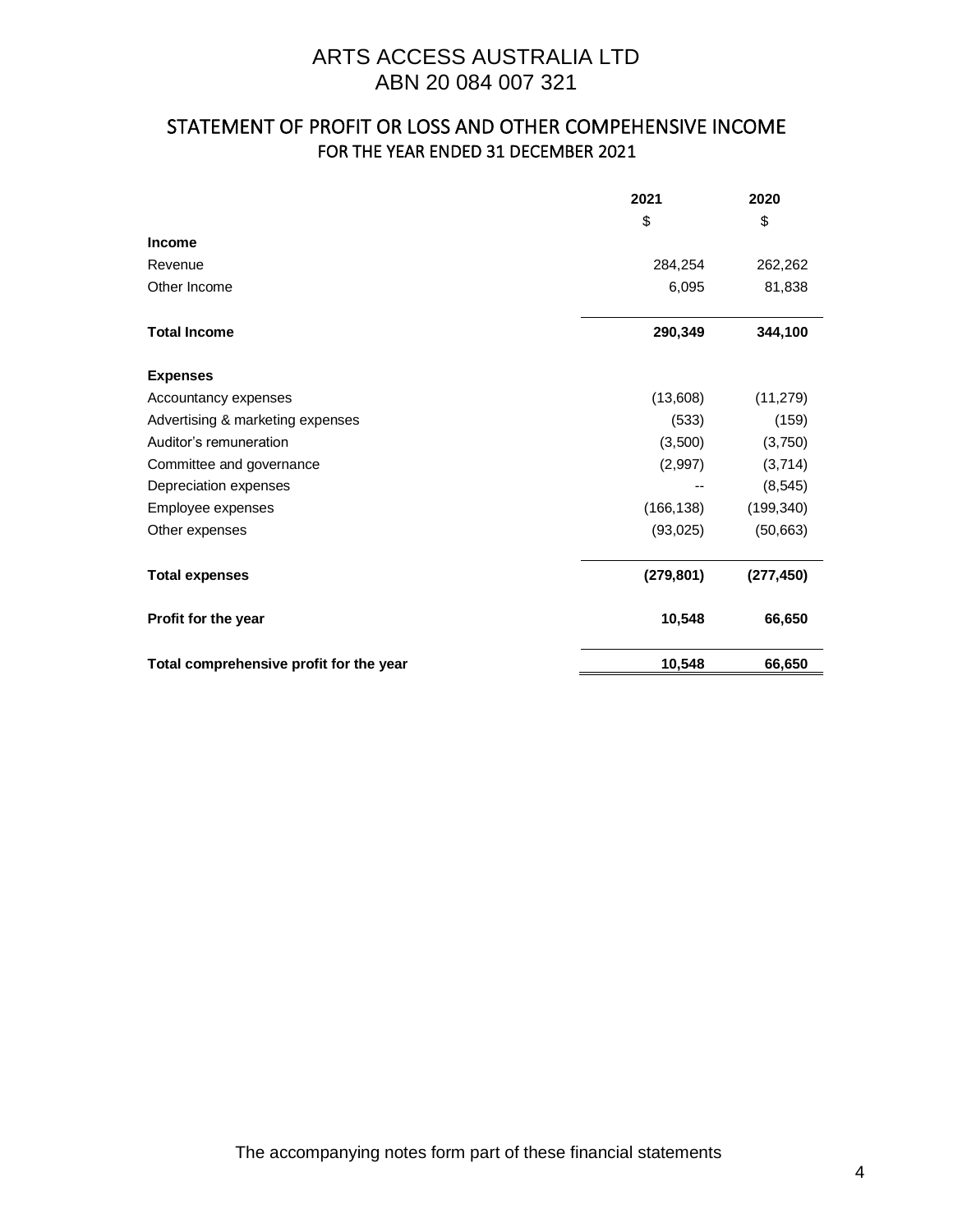### STATEMENT OF FINANCIAL POSITION AS AT 31 DECEMBER 2021

|                                          |                | 2021    | 2020    |
|------------------------------------------|----------------|---------|---------|
|                                          | <b>Notes</b>   | \$      | \$      |
| <b>Asset</b>                             |                |         |         |
| <b>Current assets</b>                    |                |         |         |
| Cash and cash equivalents                | 3              | 294,104 | 273,747 |
| Trade and other receivables              | $\overline{4}$ |         | 87,933  |
| Other assets                             | 5              | 11,253  | 8,966   |
| <b>Total current assets</b>              |                | 305,357 | 370,646 |
| <b>Non-current assets</b>                |                |         |         |
| Property, plant and equipment            | 6              |         |         |
| <b>Total non-current assets</b>          |                | ---     |         |
| <b>Total assets</b>                      |                | 305,357 | 370,646 |
| <b>Liabilities</b>                       |                |         |         |
| <b>Current liabilities</b>               |                |         |         |
| Creditors and other payables             | 7              | 30,888  | 22,555  |
| <b>Tax liabilities</b>                   | 8              | 1,502   | 26,757  |
| Other current liabilities                | 9              | 87,897  | 146,812 |
| <b>Total current liabilities</b>         |                | 120,287 | 196,124 |
| <b>Total liabilities</b>                 |                | 120,287 | 196,124 |
| <b>Net assets</b>                        |                | 185,070 | 174,522 |
| <b>Equity</b>                            |                |         |         |
| Accumulated surplus at beginning of year |                | 174,522 | 107,872 |
| Operating profit for the year            |                | 10,548  | 66,650  |
|                                          |                |         |         |
| <b>Total Equity</b>                      |                | 185,070 | 174,522 |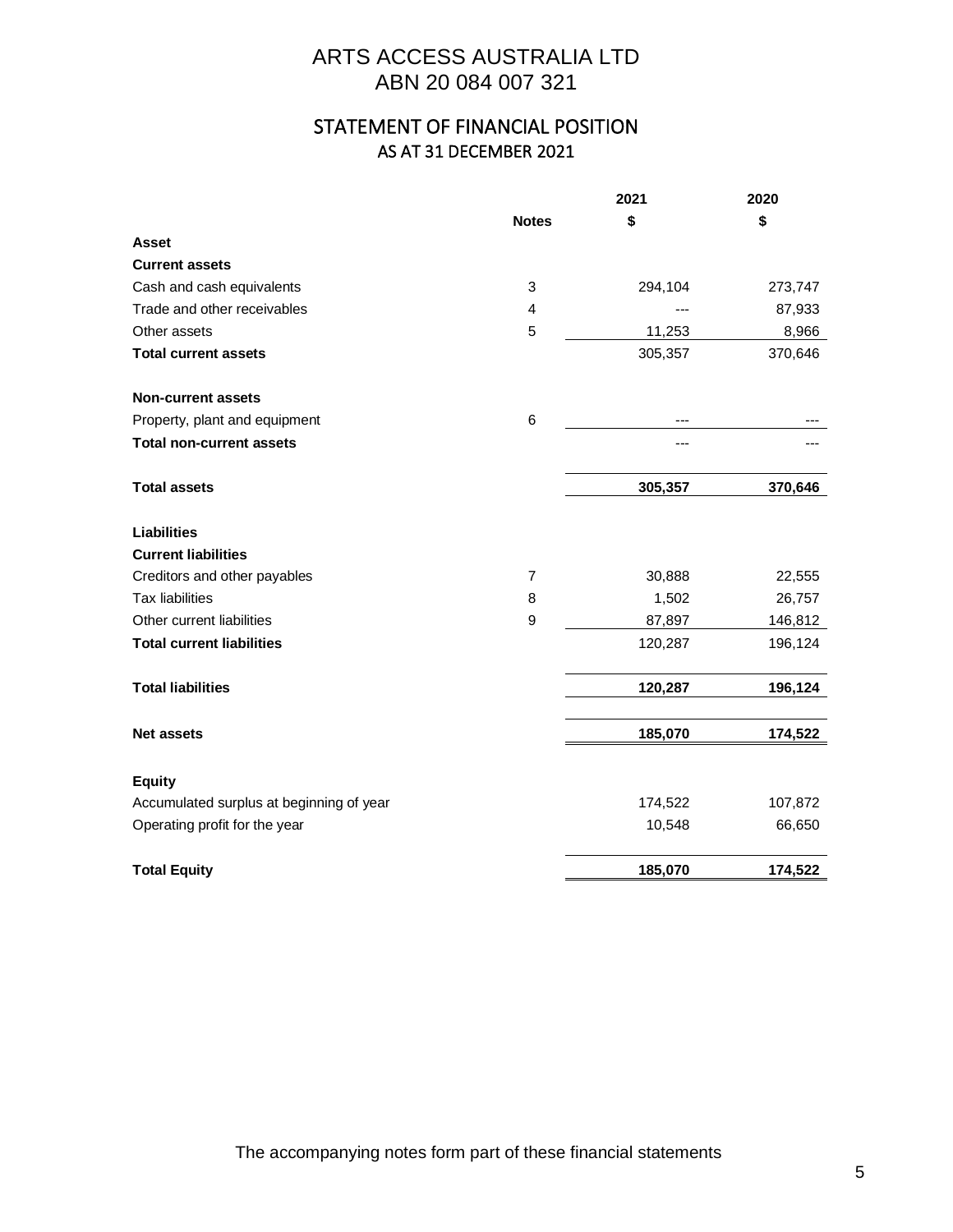### STATEMENT IN CHANGES IN EQUITY FOR THE YEAR ENDED 31 DECEMBER 2021

|                                    | <b>Retained</b><br><b>Earnings</b> | Total   |  |
|------------------------------------|------------------------------------|---------|--|
|                                    | \$                                 | \$      |  |
| Balance at 1 January 2020          | 107,872                            | 107,872 |  |
| Profit for the year                | 66,650                             | 66,650  |  |
| Balance at 31 December 2020        | 174,522                            | 174,522 |  |
| Balance at 1 January 2021          | 174,522                            | 174,522 |  |
| Profit for the year                | 10,548                             | 10,548  |  |
| <b>Balance at 31 December 2021</b> | 185,070                            | 185,070 |  |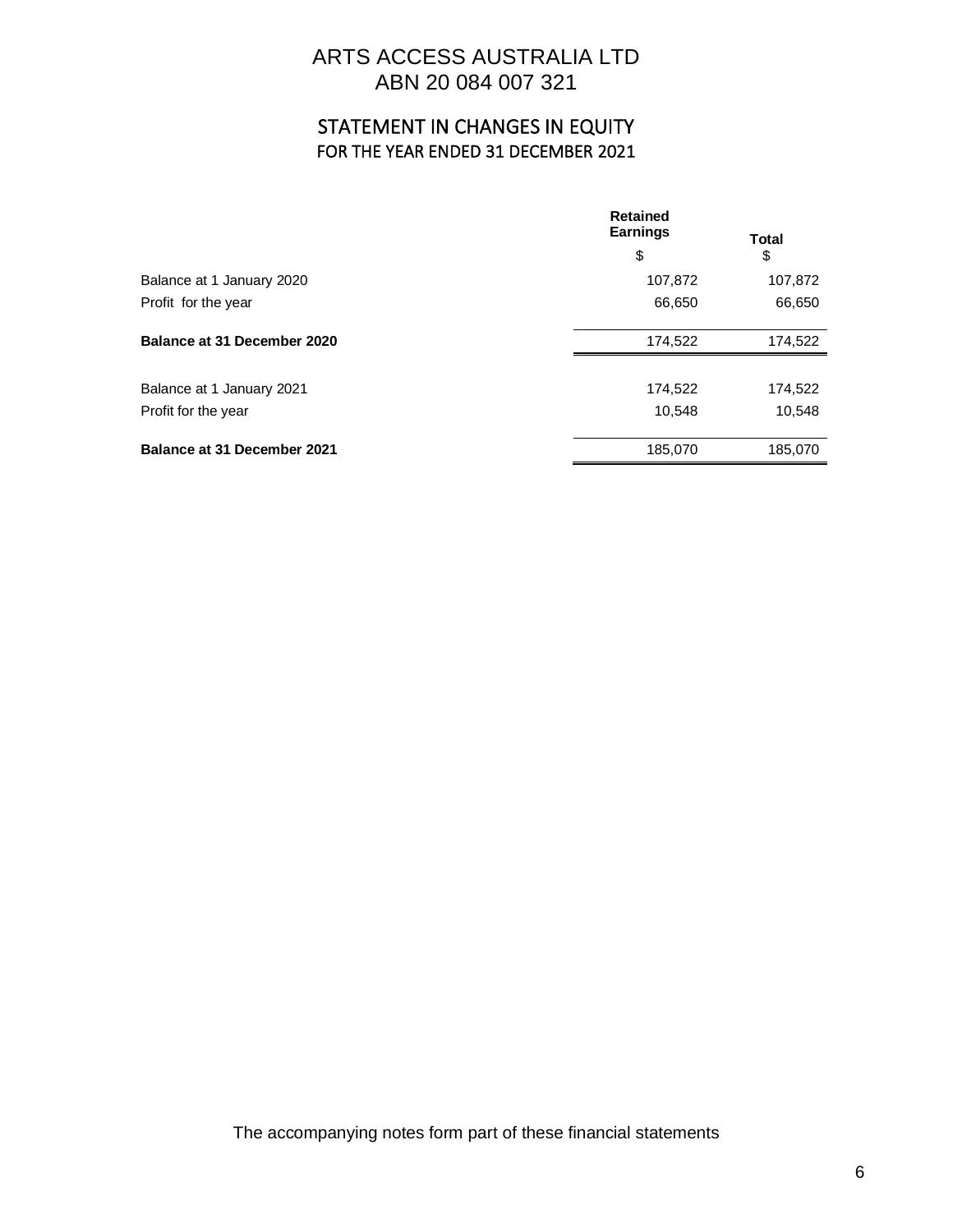# STATEMENT OF CASHFLOWS FOR THE YEAR ENDED 31 DECEMBER 2021

|                                               | 2021         |            | 2020       |
|-----------------------------------------------|--------------|------------|------------|
|                                               | <b>Notes</b> | \$         | \$         |
| Cash from operating activities                |              |            |            |
| Receipts from members, donors, and activities |              | 113,272    | 17,273     |
| Receipts from Government and other grants     |              | 214,116    | 326,723    |
| Interest received                             |              | 95         | 104        |
| Employment expense                            |              | (166, 138) | (213, 223) |
| General administration and direct expenses    |              | (140,988)  | (114, 652) |
| Net cash provided by operating activities     | 10(b)        | 20,357     | 16,225     |
| Net increase in cash held                     |              | 20,357     | 16,225     |
| Cash at beginning of financial year           |              | 273,747    | 257,522    |
| Cash at end of financial year                 | 10(a)        | 294,104    | 273,747    |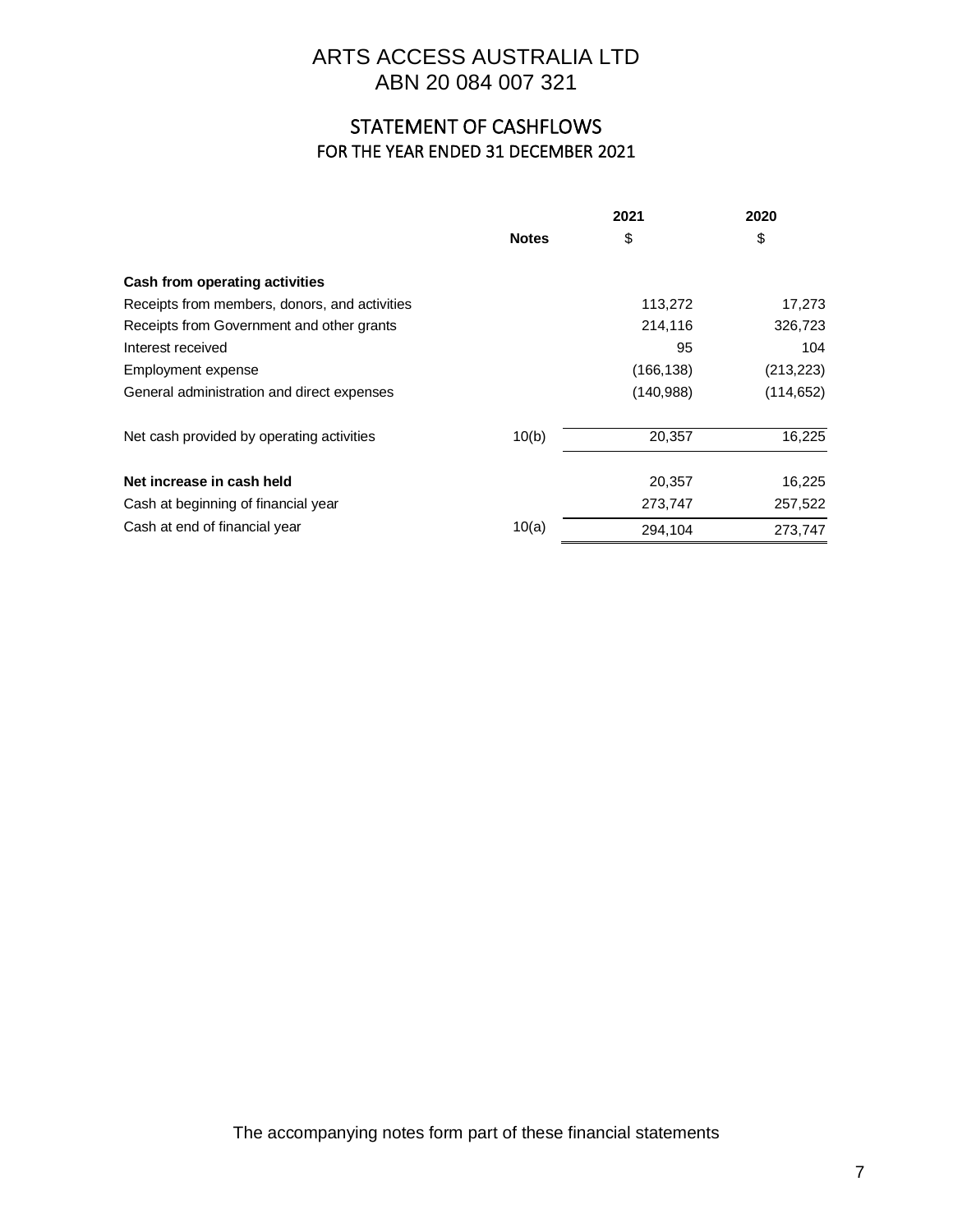### NOTES TO THE FINANCIAL STATEMENTS FOR THE YEAR ENDED 31 DECEMBER 2021

The financial statements cover Arts Access Australia Ltd as an individual entity. Arts Access Australia Ltd is a not-forprofit company limited by guarantee incorporated and domiciled in Australia.

The functional and presentation currency of Arts Access Australia Ltd is Australian dollars.

The financial report was authorised for issue by the Directors on 27 May 2022.

Comparatives are consistent with prior years, unless otherwise stated.

#### **1. Basis of Preparation**

In the opinion of the Board of Directors, the Company is not a reporting entity since there are unlikely to exist users of the financial report who are not able to command the preparation of reports tailored so as to satisfy specifically all of their information needs. These special purpose financial statements have been prepared to meet the reporting requirements of the Act.

The financial report has been prepared in accordance with the recognition and measurement requirements specified by all Australian Accounting Standards and Interpretations, and the disclosure requirements of Accounting Standards AASB 101 Presentation of Financial Statements, AASB 107 Statement of Cash Flows, AASB 1048 Interpretation of Standards, AASB 108 Accounting Policies, Changes in Accounting Estimates and Errors and AASB 1054 Australian Additional Disclosures.

The financial statements have been prepared on an accrual basis and are based on historical costs modified, where applicable, by the measurement at fair value of selected non-current assets, financial assets and financial liabilities.

#### **2. Summary of Significant Accounting Policies**

The following significant accounting policies, which are consistent with the previous period unless otherwise stated, have been adopted in the preparation of these financial statements.

#### (a) **Revenue**

The Company has applied AASB 15: Revenue from Contracts with Customers and AASB 1058: Income of Not-For-Profit Entities. Therefore, when the Company receives operating grant revenue, donations or bequests, it assesses whether the contract is enforceable and had sufficiently specific performance obligations in accordance with AASB 15. When both conditions are satisfied the Company:

- Identifies each reporting obligation relating to the grant;
- Recognises a contract liability for its obligations under the agreement; and
- Recognises revenue as it satisfies its performance obligations.

Where the contract is not enforceable or does not have sufficiently specific performance obligations, the Company:

recognises the asset received in accordance with the recognition requirements of other applicable Accounting Standards (for example AASB 9, AASB 16, AASB 116 and AASB 138);

recognises related amounts (being contributions by owners, lease liability, financial instruments, provisions, revenue or contract liability arising from a contract with a customer); and

recognises income immediately in profit or loss as the difference between the initial carrying amount of the asset and the related amount.

Interest income is recognised using the effective interest method.

Income received from supporters and donors in the form of in-kind support and services is recognised as revenue in the period in which the services are received. The revenue is recorded at the estimated market value of the goods and services received. The value of support from volunteers has not been recognised as revenue as the fair value of these services cannot be measured reliably.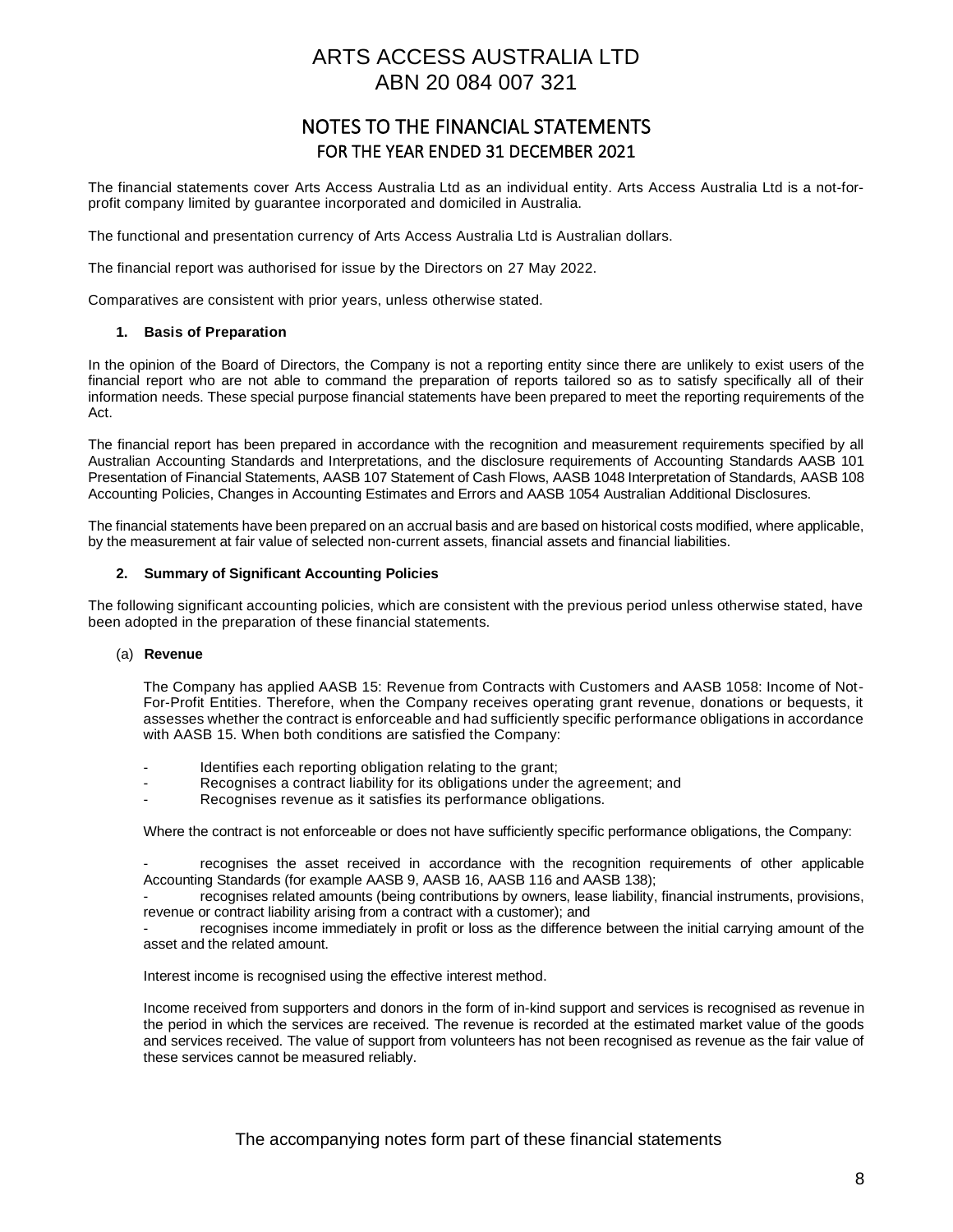### NOTES TO THE FINANCIAL STATEMENTS FOR THE YEAR ENDED 31 DECEMBER 2021 (Continued)

#### (b) **Goods & Services Tax**

Revenues, expenses and assets are recognised net of Goods and Services Tax (GST), except where the amount of GST incurred is not recoverable from the Australian Taxation Office (ATO). In these circumstances the GST is recognised as part of the cost of acquisition of the asset or as part of the expense.

Receivables and payables are stated with the amount of GST included. The net amount of GST recoverable from, or payable to, the ATO is included as a current asset or liability in the balance sheet.

#### (c) **Property, Plant andEquipment**

Property, plant and equipment, is carried at cost, less where applicable, any accumulated depreciation.

The depreciable amount of all fixed assets is depreciated over the useful lives of the assets to the Company commencing from the time the asset is held ready for use.

#### (d) **Trade creditors and other payables**

Trade and other payables represent the liability outstanding at the end of the reporting period for goods and services received by the Company during the reporting period, which remain unpaid. The balance is recognised as a current liability with the amounts normally paid within 30 days on recognition of the liability.

#### (e) **Leases**

At inception of a contract, the Company assesses if the contract contains or is a lease. If there is a lease present, a right-of-use asset and a corresponding lease liability is recognised by the Company where the Company is a lessee. However, all contracts that are classified as short-term leases (i.e. a lease with a remaining lease term of 12 months or less) and leases of low-value assets are recognised as an operating expense on a straight-line basis over the term of the lease.

Initially, the lease liability is measured at the present value of the lease payments still to be paid at commencement date. The lease payments are discounted at the interest rate implicit in the lease. If this rate cannot be readily determined, the Company uses the incremental borrowing rate.

Lease payments included in the measurement of the lease liability are as follows:

- fixed lease payments less any lease incentives;
- variable lease payments that depend on an index or rate, initially measured using the index or rate at the commencement date;
- the amount expected to be payable by the lessee under residual value guarantees;
- lease payments under extension options, if the lessee is reasonably certain to exercise the options; and
- payments of penalties for terminating the lease, if the lease term reflects the exercise of an option to terminate the lease.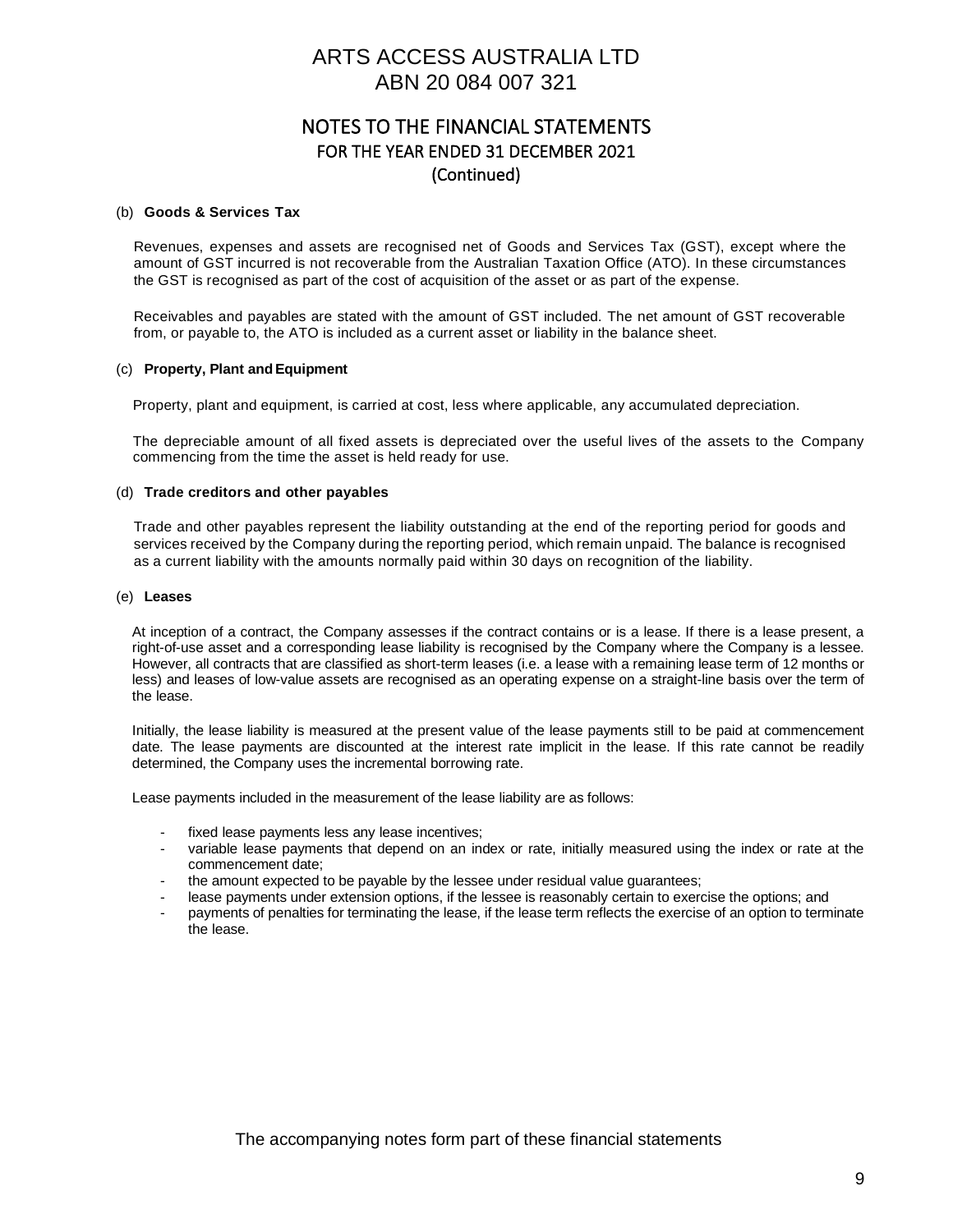### NOTES TO THE FINANCIAL STATEMENTS FOR THE YEAR ENDED 31 DECEMBER 2021 (Continued)

The right-of-use assets comprise the initial measurement of the corresponding lease liability as mentioned above, any lease payments made at or before the commencement date, as well as any initial direct costs. The subsequent measurement of the right-of-use assets is at cost less accumulated depreciation and impairment losses. Right-of-use assets are depreciated over the lease term or useful life of the underlying asset, whichever is the shortest. Where a lease transfers ownership of the underlying asset, or the cost of the right-of-use asset reflects that the Company anticipates to exercise a purchase option, the specific asset is depreciated over the useful life of the underlying asset.

Concessionary leases - For leases that have significantly below-market terms and conditions principally to enable the Company to further its objectives (commonly known as peppercorn/concessionary leases), the Company has adopted the temporary relief under AASB 2018-8 and measures the right-of-use assets at cost on initial recognition.

#### (f) **Comparative Amounts**

Comparatives are consistent with prior years, unless otherwise stated.

Where a change in comparatives has also affected the opening retained earnings previously presented in a comparative period, an opening statement of financial position at the earliest date of the comparative period has been presented.

|                                  | 2021      | 2020      |
|----------------------------------|-----------|-----------|
|                                  | \$        | \$        |
| 3. Cash and cash equivalents     |           |           |
| Cash at bank                     | 223,205   | 203,031   |
| Public Fund                      | 70,899    | 70,716    |
|                                  | 294,104   | 273,747   |
| 4. Trade and Receivables         |           |           |
| Receivables                      |           | 87,933    |
|                                  |           | 87,933    |
| 5. Other Assets                  |           |           |
| <b>Current</b>                   |           |           |
| Accrued Income                   |           | 5,850     |
| Prepayments                      | 11,253    | 3,116     |
|                                  | 11,253    | 8,966     |
| 6. Property, Plant and Equipment |           |           |
| Property, Plant and Equipment    | 34,618    | 34,618    |
| Less - Accumulated Depreciation  | (34, 618) | (34, 618) |
|                                  |           |           |
|                                  |           |           |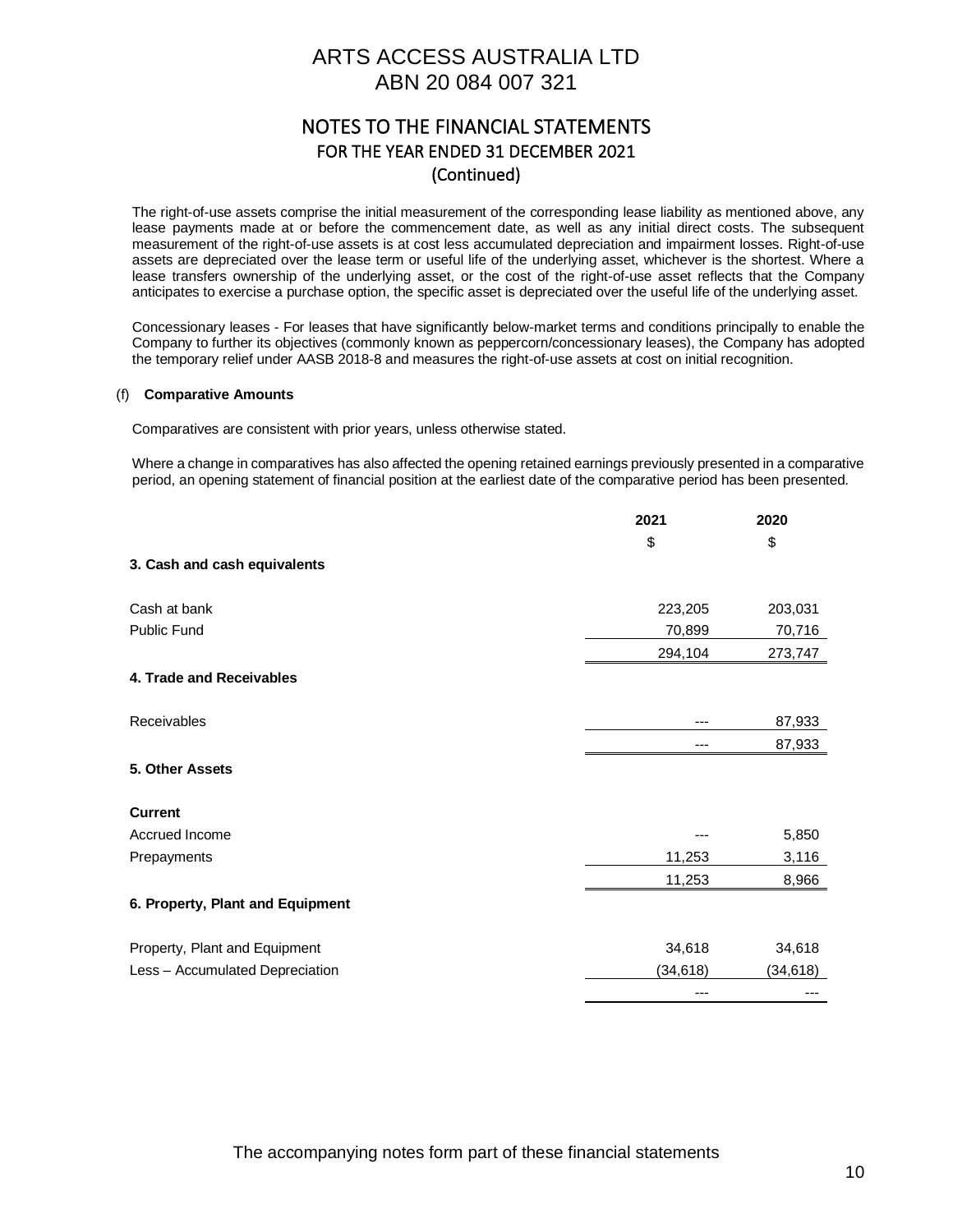### NOTES TO THE FINANCIAL STATEMENTS FOR THE YEAR ENDED 31 DECEMBER 2021 (Continued)

**2021 2020** \$ \$

### **6. Property, Plant and Equipment (continued)**

#### **Movements in Carrying Amounts of Property, Plant & Equipment**

Movements in the carrying amounts for each class of property, plant and equipment between the beginning and the end of the current financial year.

|                                                       | Website  | <b>Computers</b> | <b>Total</b> |
|-------------------------------------------------------|----------|------------------|--------------|
|                                                       | \$       | \$               | \$           |
| Balance at 1 January 2020                             | 4,106    | 4,439            | 4,439        |
| Depreciation expense                                  | (4, 106) | (4, 439)         | (4, 439)     |
| Balance at 31 December 2020                           | ---      | ---              | ---          |
| Balance at 31 December 2021                           | ---      | ---              |              |
| 7. Creditors and Other Payables                       |          |                  |              |
| Creditors                                             |          | 4,030            | 2,960        |
| Income in Advance                                     |          | 7,646            | 10,150       |
| <b>Employment Liabilities</b>                         |          | 19,212           | 9,445        |
| <b>Total Trade Creditors</b>                          |          | 30,888           | 22,555       |
| 8. Tax Liabilities                                    |          |                  |              |
| <b>GST</b>                                            |          | (1,900)          | 22,805       |
| PAYG Withholding Payable                              |          | 3,402            | 3,952        |
|                                                       |          | 1,502            | 26,757       |
| 9. Other Liabilities                                  |          |                  |              |
| <b>Current</b>                                        |          |                  |              |
| <b>Unexpended Grants</b>                              |          |                  |              |
| Australia Council, Key Organisation Triennial Funding |          | 87,897           | 146,812      |
|                                                       |          | 87,897           | 146,812      |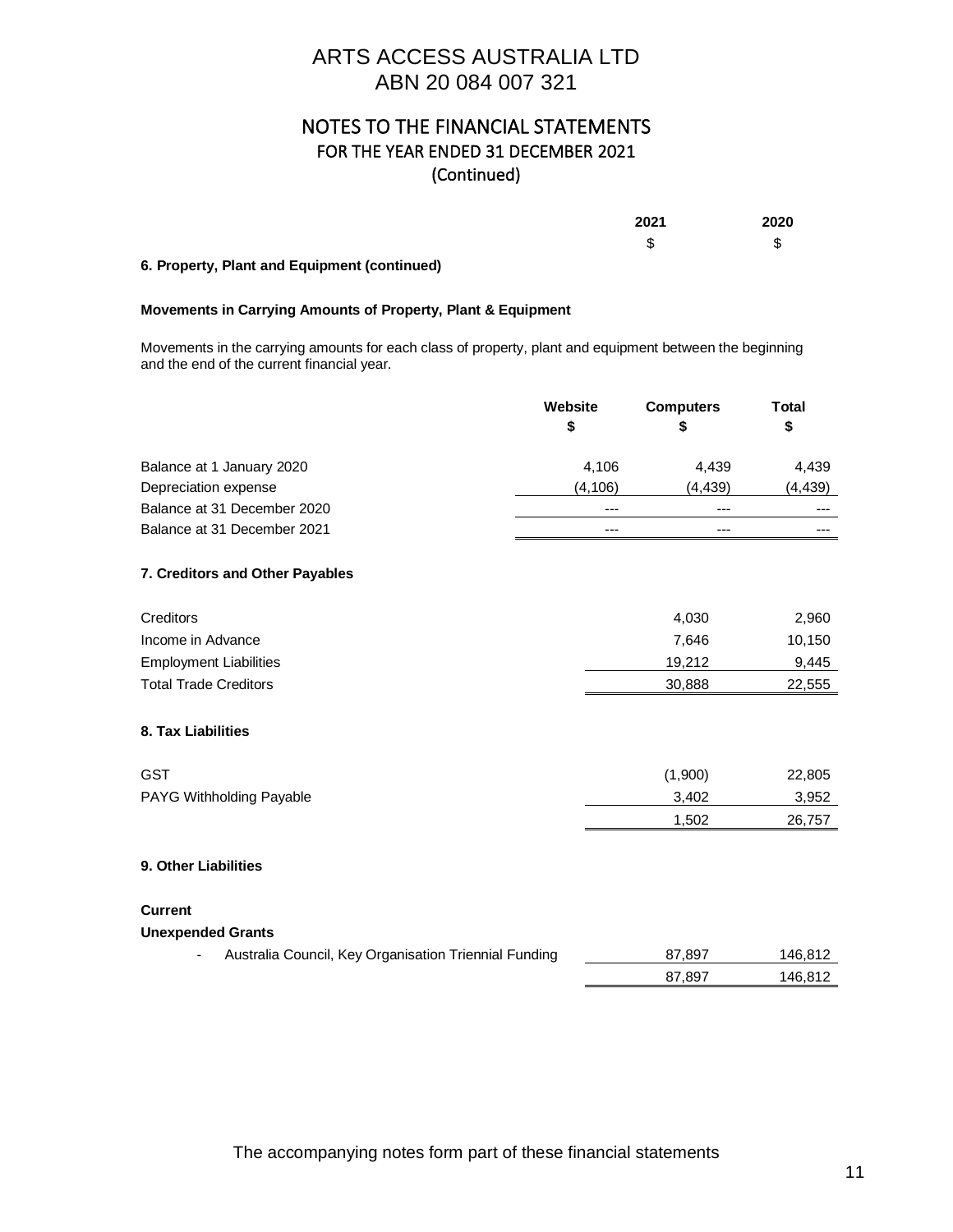### NOTES TO THE FINANCIAL STATEMENTS FOR THE YEAR ENDED 31 DECEMBER 2021 (Continued)

|                                                                                                                                    |    | 2021      | 2020      |
|------------------------------------------------------------------------------------------------------------------------------------|----|-----------|-----------|
|                                                                                                                                    |    | \$        | \$        |
| 10. Cash flow information                                                                                                          |    |           |           |
| Reconciliation of cash                                                                                                             |    |           |           |
| Cash at the end of financial year as shown in cash flow statement is<br>reconciled to items in the Statement of Financial Position |    |           |           |
| Cash and cash equivalents                                                                                                          | a) | 294,104   | 273,747   |
| Reconciliation of net cash provided by operating activities to profit                                                              |    |           |           |
| Profit from ordinary activities                                                                                                    |    | 10,548    | 66,650    |
| Non-cash flows in profit                                                                                                           |    |           |           |
| Depreciation                                                                                                                       |    |           | 8,545     |
| <b>Changes in assets and liabilities:</b>                                                                                          |    |           |           |
| Movement in receivables and other current assets                                                                                   |    | 85,646    | (91, 430) |
| Movement in payables                                                                                                               |    | (21, 335) | 15,440    |
| Movement in provisions                                                                                                             |    | 4,413     | (13, 882) |
| Movement in unexpended grants                                                                                                      |    | (58,915)  | 30,902    |
| Net cash provided by operating activities                                                                                          | b) | 20,357    | 16,225    |

#### **11. Risk Management**

The Company is exposed to a variety of risks associated with its activities.

The Company's overall risk management plan seeks to minimise potential adverse effects due to the unpredictability of income and expenses.

The Company does not speculate in financial assets.

The Company does not have any derivative instruments at 31 December 2021.

The Company does not hold any financial assets with terms that have been renegotiated, but which would otherwise be past due or impaired.

The other classes of receivables do not contain impaired assets.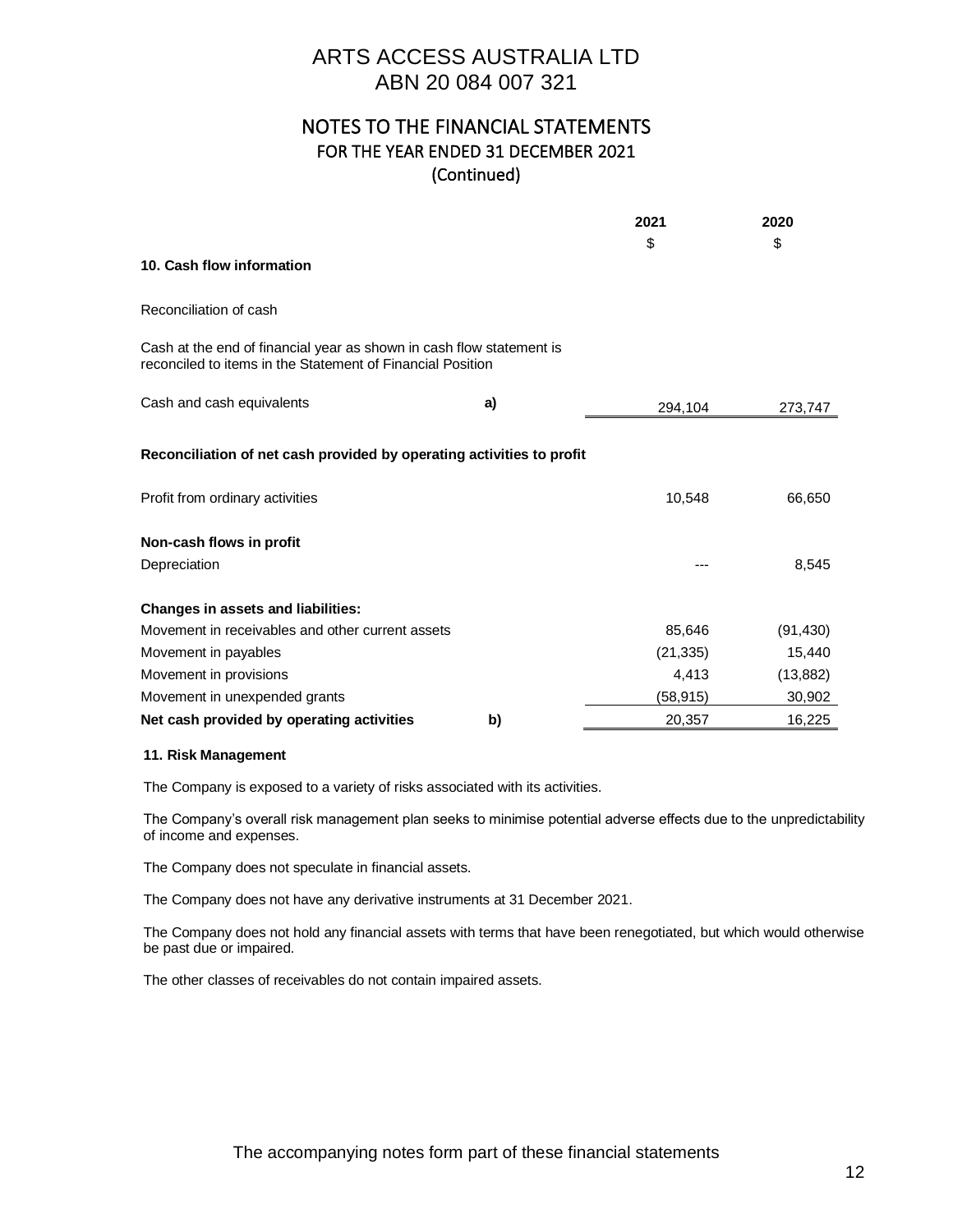### NOTES TO THE FINANCIAL STATEMENTS FOR THE YEAR ENDED 31 DECEMBER 2021 (Continued)

#### **12. Statutory Information**

The registered office of the Company is: PO Box 4064, Woodlands. WA 6018

The principal place of business is: PO Box 4064, Woodlands. WA 6018

#### **13. Significant Events – COVID-19**

As a result of the evolving nature of the COVID-19 outbreak and the rapidly evolving government policies on restrictive measures put in place to contain it, as at the date of these financial statement, the Company is not in a position to reasonably estimate the financial effects of the COVID-19 outbreak on the future financial performance and financial position of the Company. Other than the current disclosures, there has not been any other matter or circumstance occurring subsequent to the end of the financial year that has significantly affected, or may significantly affect, the operations of the Company, the results of those operations, or the state of affairs of the Company in subsequent financial periods.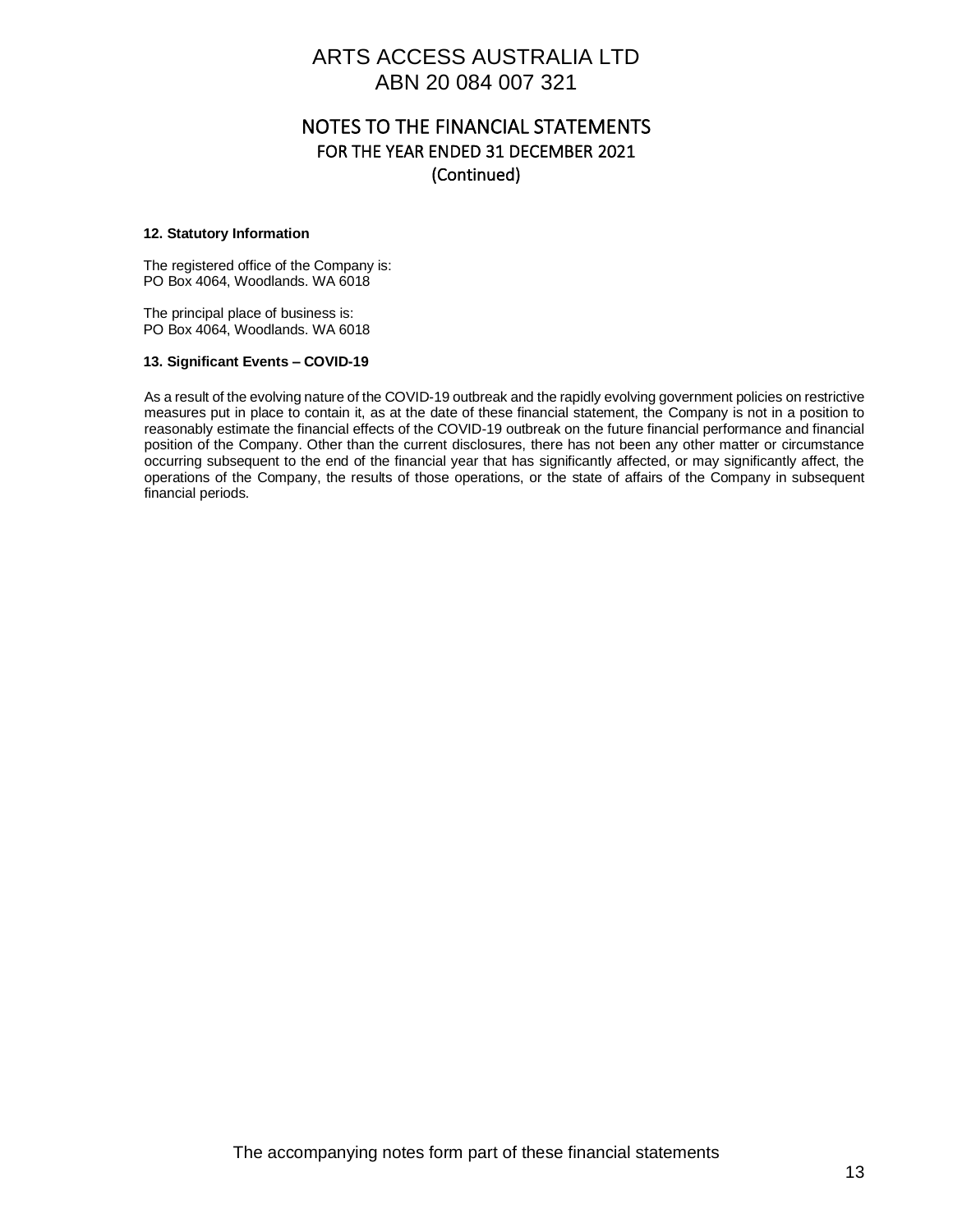### DIRECTORS' DECLARATION FOR THE YEAR ENDED 31 DECEMBER 2021

The Directors have determined that the Company is not a reporting entity and that this special purpose financial report should be prepared in accordance with the accounting policies prescribed in Note 2 to the financial statements.

The Directors of the Company declare that in the Directors' opinion:

- The financial statements and notes satisfy the requirements of the Australian Charities and Not-for-profit Commission Act 2012; and
- there are reasonable grounds to believe that the Company will be able to pay its debts as and when they become due and payable.

Signed in accordance with subsection 60.15(2) of the Australian Charities and Not-for-profit Commission Regulation 2013.

This declaration is made in accordance with a resolution of the Board of Directors.

Chairperson: *Phorte* 

Belinda Locke

Treasurer: P.G. Karnuy

Peter Kearney

Dated this …….. 26 May 2022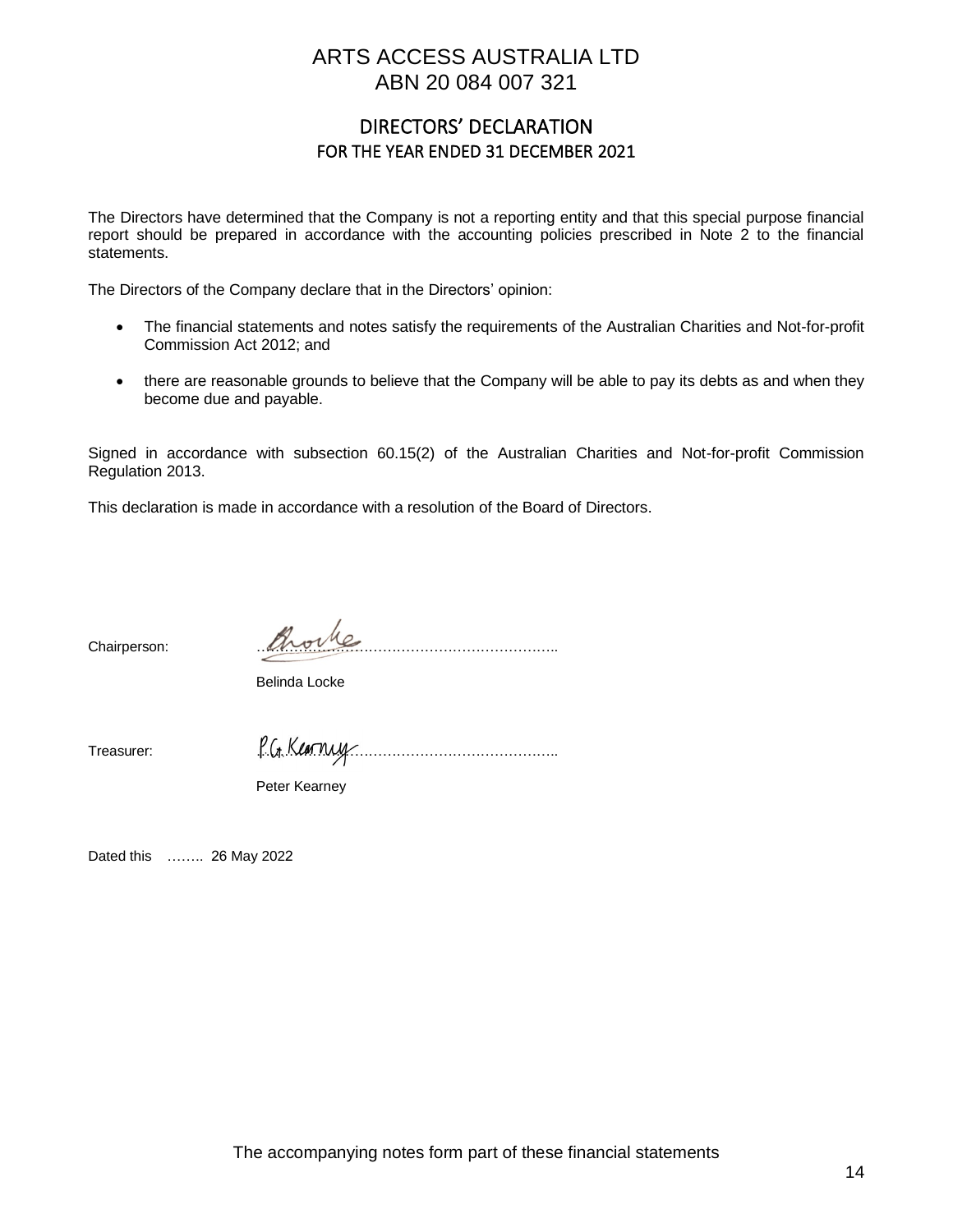### DETAILED PROFIT AND LOSS STATEMENT FOR THE YEAR ENDED 31 DECEMBER 2021

|                                                       | 2021    | 2020    |
|-------------------------------------------------------|---------|---------|
|                                                       | \$      | \$      |
| Income                                                |         |         |
| <b>Member Subscriptions</b>                           | 7,910   | 6,990   |
| Donations                                             | 11,014  | 2,992   |
| Service fees                                          | 1,069   | 200     |
| <b>Ticket Sales</b>                                   | 5,346   | 7,091   |
|                                                       | 25,339  | 17,2733 |
| <b>Other Income</b>                                   |         |         |
| <b>Interest Received</b>                              | 95      | 104     |
| Jobkeeper Subsidy                                     | 6,000   | 55,650  |
| <b>Cashflow Boost</b>                                 | ---     | 26,188  |
|                                                       | 6,095   | 81,942  |
| <b>Grant Income</b>                                   |         |         |
| Australia Council, Key Organisation Triennial Funding | 248,915 | 244,885 |
| Dept of Social Services                               | 10,000  | ---     |
|                                                       | 258,915 | 244,885 |
| <b>Total Income</b>                                   | 290,349 | 344,100 |
| <b>Expense</b>                                        |         |         |
| <b>Administration expense</b>                         |         |         |
| Accounting                                            | 13,608  | 11,279  |
| Auditor's remuneration                                | 3,500   | 3,750   |
| Bank, merchant & PayPal fees                          | 475     | 686     |
| Board expenses                                        | 2,997   | 3,714   |
| Depreciation                                          | ---     | 8,545   |
| <b>Filing Fees</b>                                    | 37      | 96      |
| Home Office Costs                                     |         | 600     |
| Insurance                                             | 3,198   | 3,573   |
| IT expenses                                           | 2,430   | 790     |
| Office equipment                                      | 870     | $---$   |
| Office rent                                           | 1,800   | 100     |
| Postage & couriers                                    | 344     | 841     |
| Printing & stationery                                 | 1,202   | 273     |
| Subscriptions                                         | 4,970   | 3,112   |
| Telephone                                             | 2,185   | 3,954   |
| Website development & hosting                         | 3,639   | 2,394   |
| <b>Total Administration Expenses</b>                  | 41,255  | 43,707  |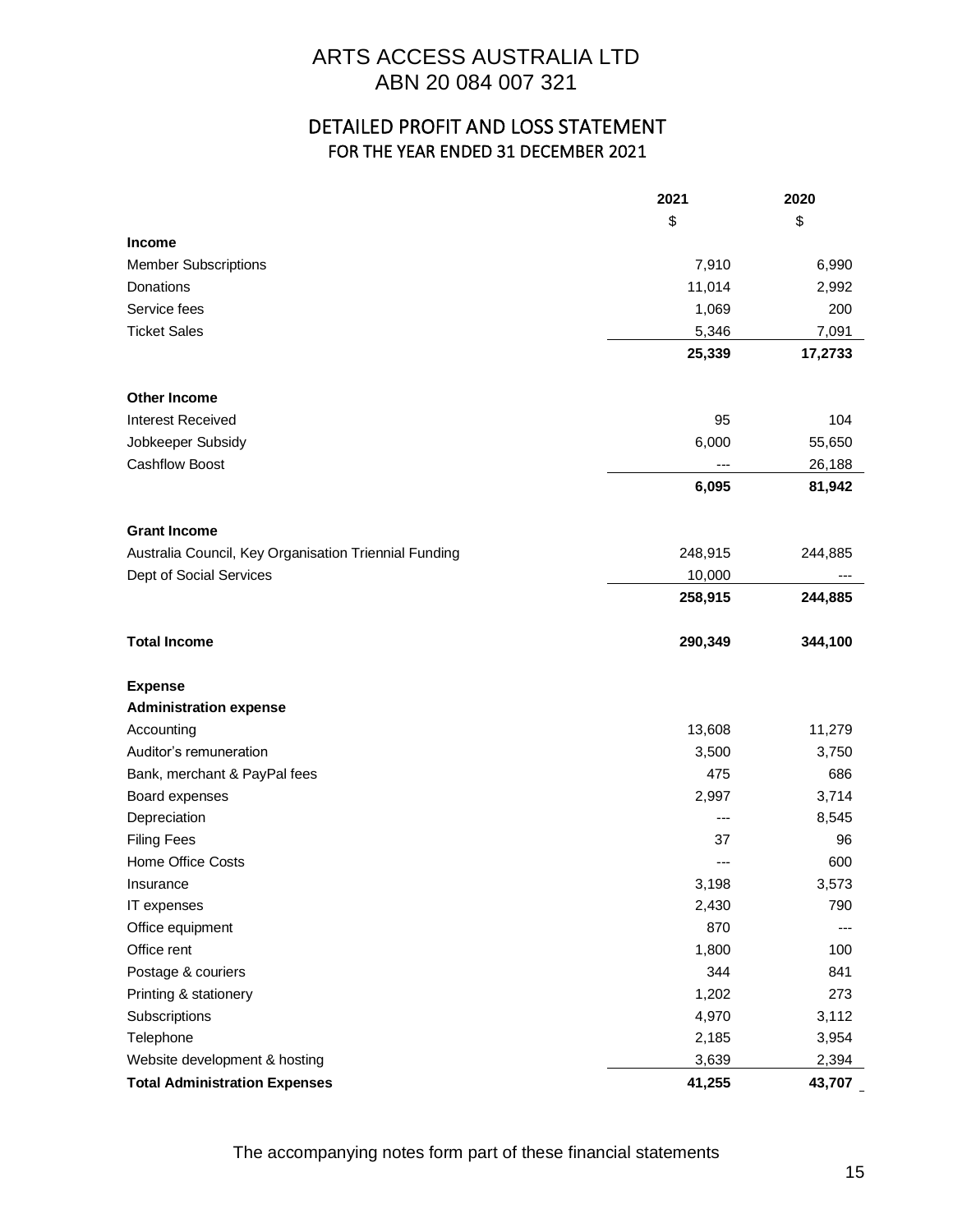### DETAILED PROFIT OR LOSS STATEMENT FOR THE YEAR ENDED 31 DECEMBER 2021 (Continued)

|                                         | 2021    | 2020      |
|-----------------------------------------|---------|-----------|
|                                         | \$      | \$        |
| <b>Program expenses</b>                 |         |           |
| Access costs                            | 6,103   | 12,573    |
| Advertising & marketing expenses        | 533     | 159       |
| Artists fees                            | 13,211  | 7,206     |
| Catering                                | 177     | 388       |
| Conferences and seminars                | 2,338   |           |
| <b>Exhibitions and events</b>           | 35,134  | 1,540     |
| Per Diems                               | 341     |           |
| Travel and accommodation                | 5,784   | 2,514     |
| Leadership award                        | 8,787   | 10,023    |
| <b>Total Program Expenses</b>           | 72,408  | 34,403    |
| <b>Employee expenses</b>                |         |           |
| Salary and wages                        | 142,035 | 175,025   |
| Superannuation                          | 13,863  | 17,298    |
| Professional development                | 3,567   |           |
| Accrual - annual leave                  | 4,413   | (11, 752) |
| Accrual - sick leave                    |         | (2, 130)  |
| <b>Staff amenities</b>                  |         | 205       |
| Staff recruitment                       |         | 726       |
| Workers' compensation                   | 760     | 3,130     |
| Consultancy fees                        | 1,500   | 16,338    |
| Contractors' fees                       |         | 500       |
| <b>Total Employment Expenses</b>        | 166,138 | 199,340   |
| <b>Total expenditure</b>                | 279,801 | 277,450   |
| Profit for the year                     | 10,548  | 66,650    |
| Total comprehensive profit for the year | 10,548  | 66,650    |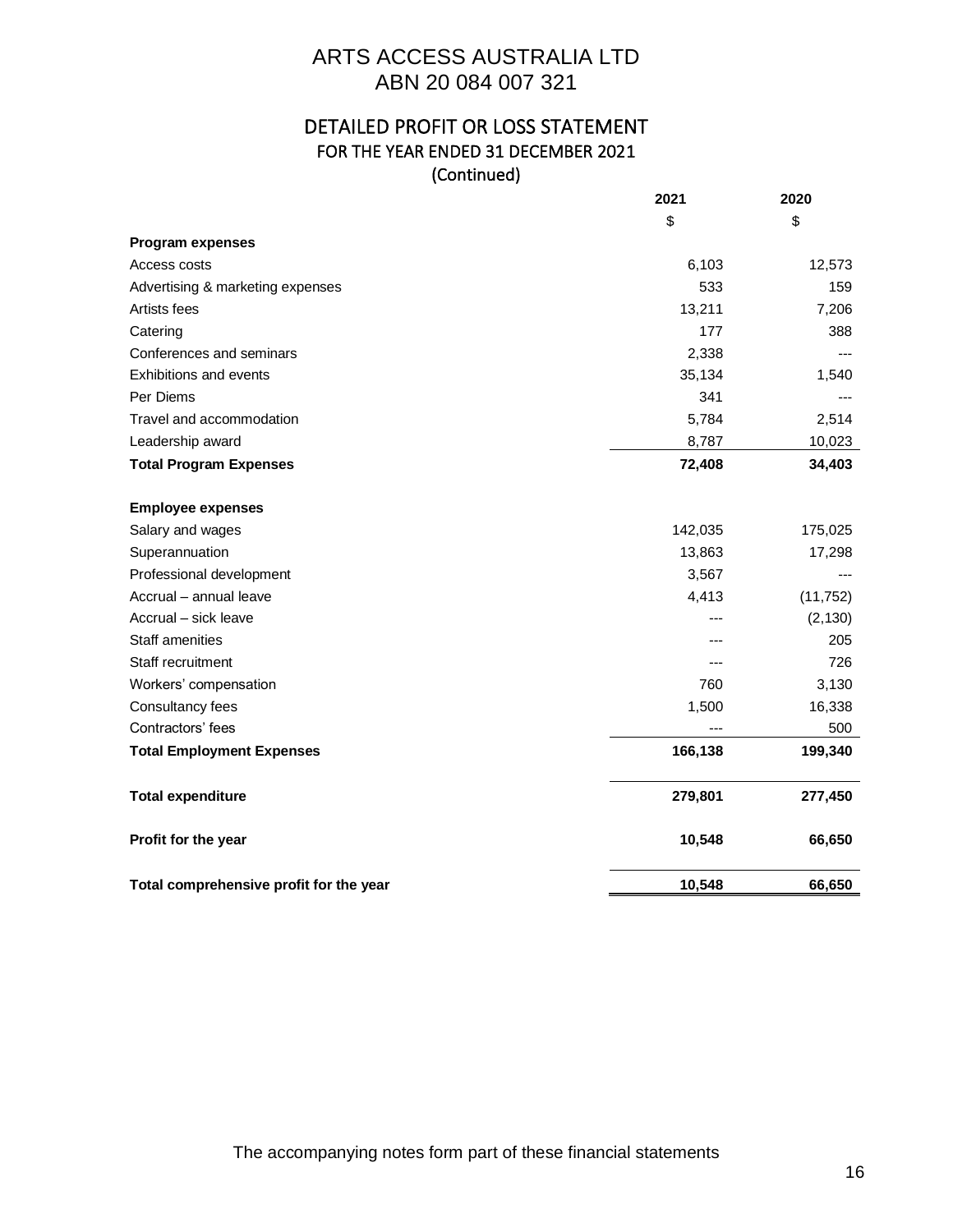

#### **INDEPENDENT AUDITOR'S REPORT TO THE DIRECTORS OF ARTS ACCESS AUSTRALIA**

#### **Opinion**

We have audited the accompanying financial report of Arts Access Australia (the "Company") which comprises the statement of financial position as at 31 December 2021 and the statement of profit or loss and other comprehensive income, statement of changes in equity and statement of cash flows for the year then ended, and notes to the financial statements including a summary of significant accounting policies and director's declaration.

In our opinion:

The accompanying financial report of Arts Access Australia has been prepared in accordance with Division 60 of the *Australian Charities and Not-for-Profits Commission Act 2012*, including:

- (i) giving a true and fair view of the Company's financial position as at 31 December 2021 and of its financial performance for the year ended on that date; and
- (ii) complying with Australian Accounting Standards to the extent described in Note 1, and Division 60 the *Australian Charities and Not-for-profits Commission Regulation 2013*.

#### **Basis for Opinion**

We conducted our audit in accordance with Australian Auditing Standards. Those standards require that we comply with relevant ethical requirements relating to audit engagements and plan and perform the audit to obtain reasonable assurance about whether the financial report is free of material misstatement. Our responsibilities under those standards are further described in the Auditor's responsibility section of our report.

We are independent of the Company in accordance with the *Australian Charities and Not-for-profits Commission Act 2012* and the ethical requirements of the Accounting Professional and Ethical Standards Board's *APES 110 Code of Ethics for Professional Accountants* (the Code) that are relevant to our audit of the financial report in Australia. We have also fulfilled our other ethical responsibilities in accordance with the Code.

We believe that the audit evidence we have obtained is sufficient and appropriate to provide a basis for our opinion.

#### **Emphasis of Matter- Basis of Accounting**

We draw attention to Note 1 to the financial report, which describes the basis of accounting. The financial report has been prepared for the purpose of fulfilling the registered Company's financial reporting responsibilities under the *Australian Charities and Not-for-profits Commission Act 2012*. As a result, the financial report may not be suitable for another purpose. Our opinion is not modified in respect of this matter.

#### **Other information**

The Directors are responsible for the other information. The other information comprises the information in the Company's annual report for the year ended 31 December 2021 but does not include the financial report and the auditor's report thereon.

Brian Tucker Audit | 1300 284 330 | audit@briantuckeraudit.com.au | Registered Auditor Number 314299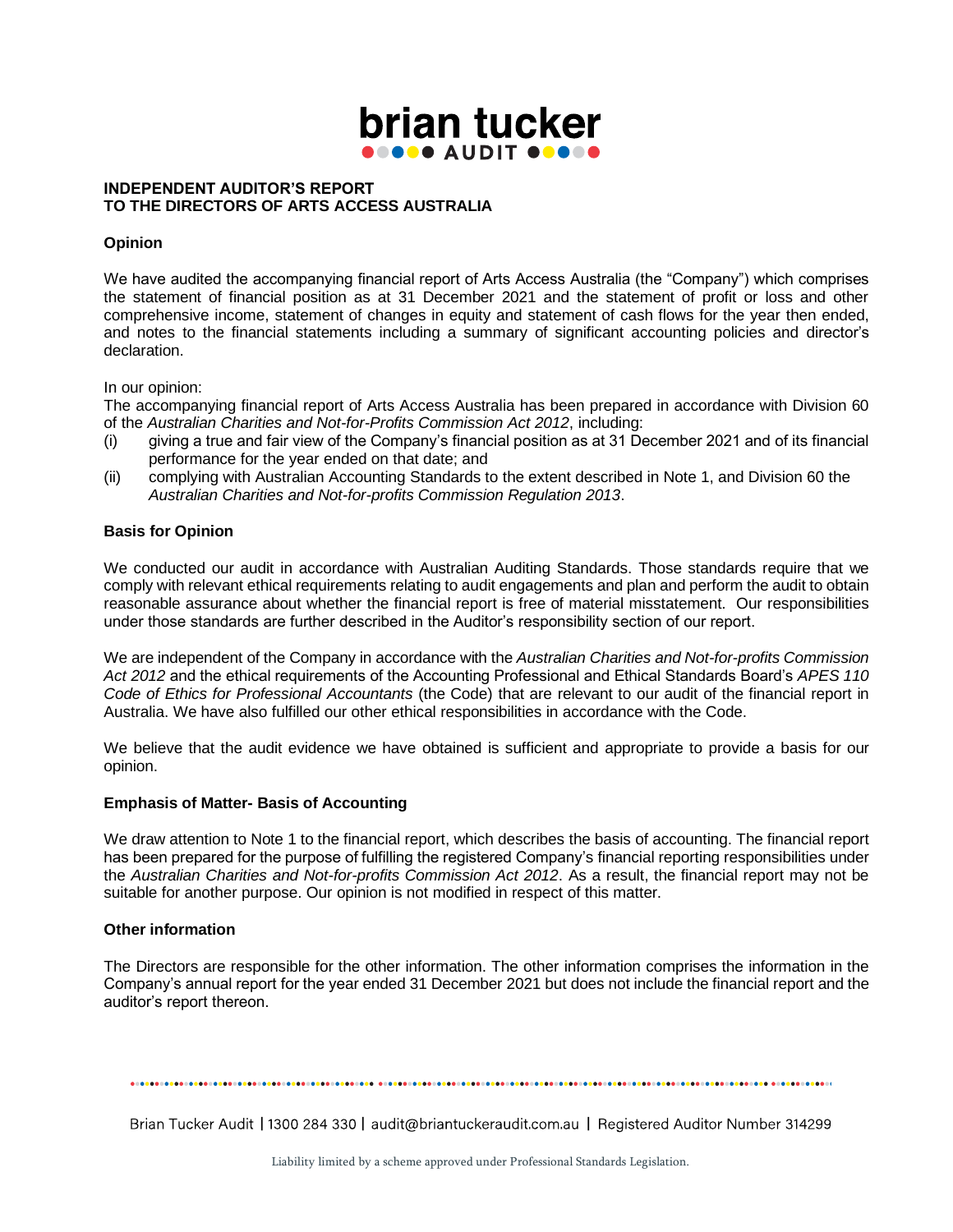#### **ODDOO BTA 00000**

Our opinion on the financial report does not cover the other information and we do not express any form of assurance conclusion thereon.

In connection with our audit of the financial report, our responsibility is to read the other information and, in doing so, consider whether the other information is materially inconsistent with the financial report or our knowledge obtained in the audit or otherwise appears to be materially misstated. If, based on the work we have performed, we conclude that there is a material misstatement of the other information; we are required to report that fact. We have nothing to report in this regard.

#### **Responsibilities of the Directors for the Financial Report**

The Directors are responsible for the preparation of the special purpose financial report that gives a true and fair view in accordance with the relevant Australian Accounting Standards in accordance with the *Australian Charities and Not-for Profits Commission Regulations 2013* and the *Australian Charities and Not-for-profits Commission Act 2012* and for such internal control as management determines is necessary to enable the preparation of the financial report that is free from material misstatement, whether due to fraud or error.

In preparing the financial report, the Directors are responsible for assessing the Company's ability to continue as a going concern, disclosing, as applicable, matters relating to going concern and using the going concern basis of accounting unless the Directors either intend to liquidate the Company or to cease operations, or have no realistic alternative to do so.

#### **Auditor's Responsibility for the Audit of the Financial Report**

Our responsibility is to express an opinion on the financial report based on our audit. Our objectives are to obtain reasonable assurance about whether the financial report as a whole is free from material misstatement, whether due to fraud or error, and to issue an auditor's report that includes our opinion. Reasonable assurance is a high level of assurance but is not a guarantee that an audit conducted in accordance with Australian Auditing Standards will always detect a material misstatement when it exists. Misstatements can arise from fraud or error and are considered material if, individually or in the aggregate, they could reasonably be expected to influence the economic decisions of users taken on the basis of this financial report.

As part of an audit in accordance with Australian Auditing Standards, we exercise professional judgement and maintain professional scepticism throughout the audit. An audit involves performing procedures to obtain audit evidence about the amounts and disclosures in the financial report. The procedures selected depend on the auditor's judgement, including the assessment of the risks of material misstatement of the financial report, whether due to fraud or error. In making those risk assessments, the auditor considers internal control relevant to the Company's preparation of the financial report that gives a true and fair view in order to design audit procedures that are appropriate in the circumstances, but not for the purpose of expressing an opinion on the effectiveness of the Company's internal control.

The risk of not detecting a material misstatement resulting from fraud is higher than for one resulting from error, as fraud may involve collusion, forgery, intentional omissions, misrepresentations, or the override of internal control. An audit also includes evaluating the appropriateness of accounting policies used and the reasonableness of accounting estimates made by the Directors as well as evaluating the overall presentation of the financial report.

We conclude on the appropriateness of the Directors' use of the going concern basis of accounting and, based on the audit evidence obtained, whether a material uncertainty exists related to events or conditions that may cast significant doubt on the Company's ability to continue as a going concern. If we conclude that a material uncertainty exists, we are required to draw attention in our auditor's report to the related disclosures in the financial report, or if such disclosures are inadequate, to modify our opinion.